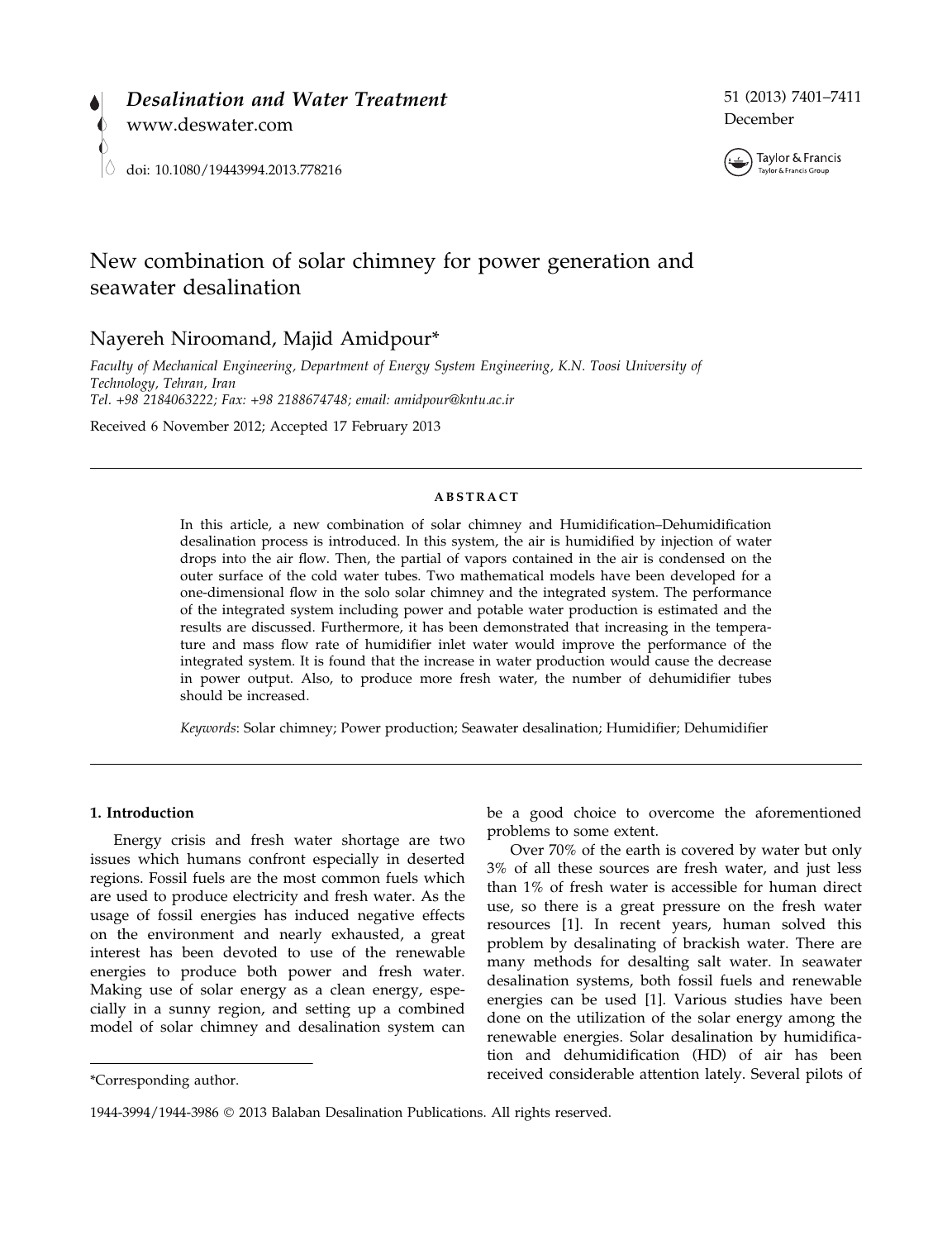HD system have been constructed in Jordan [2], Malaysia [3], and Tones [4]. Most of investigations have been done for optimization the performance of HD process [5,6]. Dawoud et al. [7] studied the possibility of cooling techniques for the condenser of seawater greenhouse desalination based on air humidification– dehumidification. Alhazmy [8] presented a theoretical analysis based on the second law of thermodynamics for estimating the minimum work required for air dehumidification process to produce potable water in a humidification–dehumidification desalination cycle. Mahmoudi et al. [9] studied the feasibility of using wind energy to power brackish water greenhouse desalination units proposed for the development of the southern region of the case study country of Algeria.

Moreover, solar chimney is a promising large-scale power technology that absorbs direct and diffused solar radiation and produces power without releasing greenhouse gases. The earliest modern day reference to a solar tower concept appears in a German book by Günther and de Haas [10]. In 1983, basic idea, construction and power generation principles of the solar tower were discussed by Haaf et al. [11]. They described the operation of the system and presented results of a prototype solar chimney power plant built in Manzanares, Spain. This prototype had a chimney with 194.6 m height, a collector with 122 m in radius and a single vertical axis turbine. This model operated with the peak power about 50 kW for eight years [12]. Since then many researchers have studied the feasibility of the large scale solar chimney [13,14]. Several pilots of solar chimney have been constructed in the world and their performance has been investigated [15–19]. However, the solar chimney has low conversion efficiency, it compensates for this disadvantage by its cheap, simple technology and low maintenance cost.

The concept of combination of solar chimney and seawater desalination was proposed by Kashiwa in 2006 for the first time [20]. Kashiwa introduced a theoretical basis for the feasibility of the Solar Cyclone, suggesting that an experimental study of the separation device would be worthwhile. Akbarzadeh et al. [21] suggested the utilization of a solar pond instead of collector in the solar chimney and built a small model of that. The thermal energy that stored at the bottom of the solar pond is used in a heat exchanger to heat up the air. Moreover, the use of a direct contact heat exchanger is suggested where fresh water production is desired. Zhou et al. [22] proposed a combined solar chimney system (CSCS) for both power generation and seawater desalination. In the combined system, the dry ambient air becomes warm and saturated when it flows through a layer of

seawater drawn from the adjacent sea. Vapors in the air were condensed to fresh water in a high-efficiency condenser installed at the chimney outlet. For this model, a vast pond should be constructed that it made it difficult to access the turbine and chimney for maintenance purpose. Zou et al. [23] compared the performance of the solo solar chimney (SSC) and CSCS for power generation and seawater desalination. They proposed a new solar chimney system combined with solar still desalination. Through the theoretical analysis, it has been demonstrated that the integrated system would significantly improve the solar energy utilization efficiency as well as the land resources utilization efficiency. Zuo et al. [24] have built a small-scale experimental device for the integrated solar chimney with solar still. Its performance has been studied based on the practical weather condition. They concluded that the integrated system can achieve simultaneously the multi-targeted production, such as power and freshwater.

The HD process operates at low temperature and the total required energy can be obtained from the solar energy, so it is suitable to combine with solar chimney. To the authors' knowledge, there is no general study on the combination of the solar chimney and HD process. In the present research work, the combination of solar chimney and HD process has been investigated. In this model, there is no need to build a vast pond or many solar stills. The area under the collector roof can be used as a greenhouse for agricultural uses that in other combined models is impossible. In this work, based on mathematical analysis, the performances of the SSC and CSCS have been evaluated. Through the analysis, the role of the humidifier inlet water temperature and mass flow rate on the power and water desalinated production and dehumidifier area have been investigated. Also, the influence of increasing power output on the water desalinated production has been studied.

## 2. Description of CSCS

The CSCS schematic is shown in Fig. 1. The combined solar chimney model consists of five major parts, including collector, chimney, wind turbine, humidifier and dehumidifier. The humidifier consists of water nozzles which arrange in an annular direction in the collector inlet. The dehumidifier is assumed as the cross-flow vertical tubes bank which allows cold brine water passes through them. Similar to nozzles, dehumidifier tubes arranged in the annular direction.

When warm water is sprayed into the ambient air, the simultaneous interphase heat and mass transfer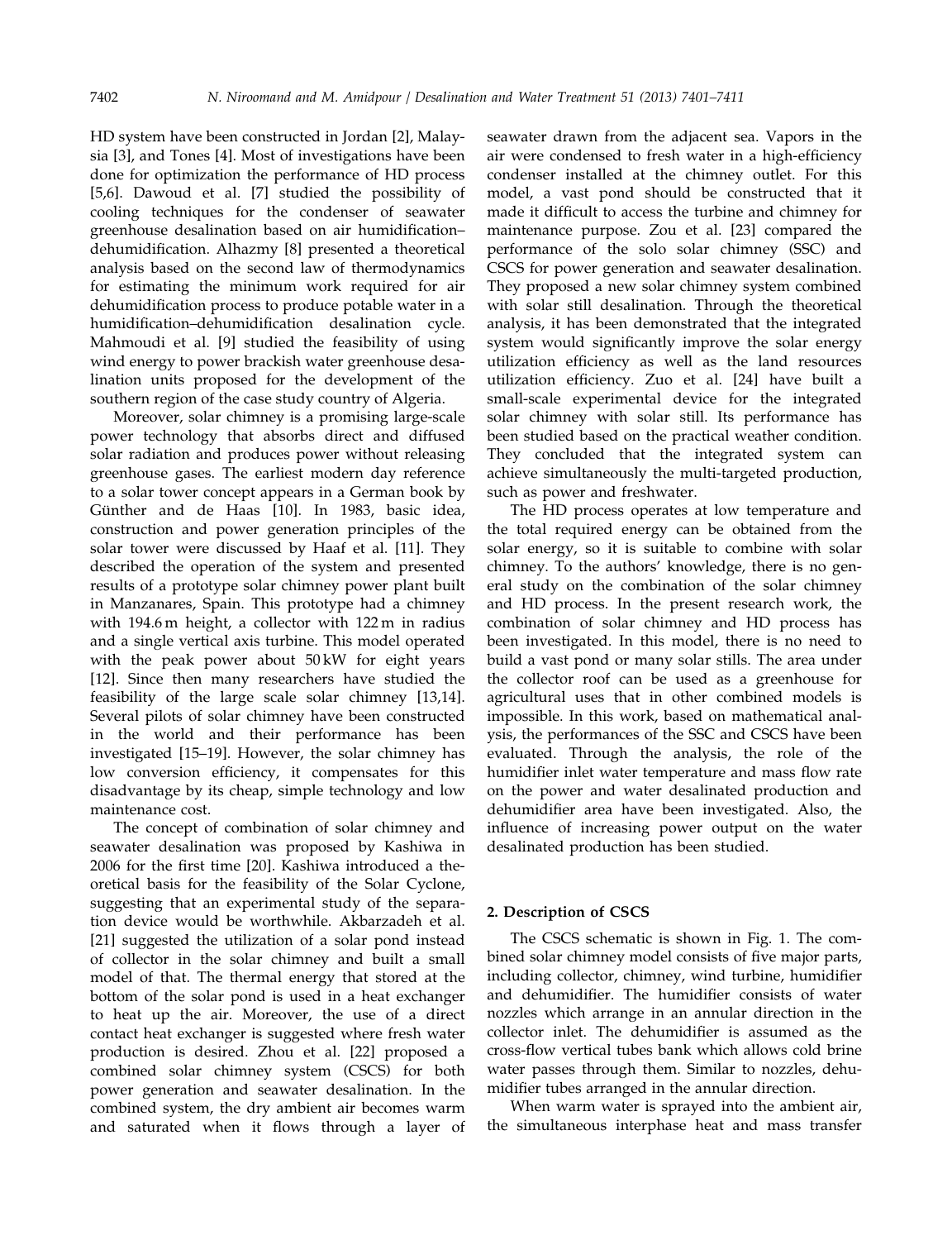

Fig. 1. Schematic diagram of CSSC.

will occur between the air and drops. If the water temperature is greater than that of the ambient air, the air flow becomes warm and humid. Then, warm and wet air passes through the dehumidifier, and condensation of the water vapor from the air stream takes place on the outer surface of the vertical tubes. Then, the air flow is heated up through the collector and its velocity and temperature increase. The air in the chimney base is warmer than the ambient air which results in an updraft air flow in the chimney. The kinetic energy of the air flow is converted into mechanical energy by pressure-staged wind turbine at the base of the chimney and into electrical energy by generators. This model is very suitable for the regions adjacent to the sea or power plants which produce warm water as discharge.

#### 3. Mathematical model and principle description

Two mathematical models based on energy balance equations of various components of the system are developed: one for SSC and the other for combined model. To simplify the analysis, the following assumptions are made:

- (1) The air follows the ideal gas law.
- (2) The process in the humidifier and dehumidifier is operating under adiabatic and steady conditions.
- (3) Vertical gradient of temperature in the collector and humidifier is neglected.
- (4) The stable meteorological conditions are assumed to exist.

In this article, the ambient temperature and pressure are considered as 290 K, 101,325 Pa and the relative humidity of the air is equal to 30%. The solar radiation is taken as  $1,000 \,\mathrm{W/m^2}$ .

#### 3.1. Performance analysis of solar chimney

One-dimensional equations of the energy balance for a control volume of the collector which contains radius  $r$  to  $r + \Delta r$  (as shown in Fig. 2) can be expressed as follows

For air flow,

$$
h_{\rm c}(T_{\rm c}-T_{\rm a})+h_{\rm g}(T_{\rm g}-T_{\rm a})=\frac{c_{\rm p}\dot{m}_{\rm a}}{2\pi r}\frac{\partial T_{\rm a}}{\partial r}\tag{1}
$$

For collector roof,

$$
\alpha_{\rm c}I + h_{\rm r,cg}(T_{\rm g} - T_{\rm c}) = h_{\rm A}(T_{\rm c} - T_{\rm atm}) + h_{\rm rs}(T_{\rm c} - T_{\rm sky})
$$

$$
+ h_{\rm c}(T_{\rm c} - T_{\rm a}) \tag{2}
$$

For ground surface,

$$
\alpha_g \tau_c I = h_g (T_g - T_a) + h_l (T_g - T_{g,0}) + h_{r,cg} (T_g - T_c) \tag{3}
$$

In Eqs. (1)–(3),  $h<sub>g</sub>$  and  $h<sub>c</sub>$  are convection heat transfer coefficients,  $h_{rs}$  and  $h_{r,cg}$  are radiation heat transfer coefficients,  $h_1$  is conduction heat transfer coefficient.

The convection heat transfer coefficients are functions of the Reynolds and the Grashof numbers. The heat transfer coefficient between the collector roof and the fluid flowing through the collector is [25]

$$
h_{\rm c} = \left( \left( Nu_{\rm a} \frac{\lambda_{\rm a}}{2H_{\rm c}} \right)^4 + \left( Nu_{\rm c} \frac{\lambda_{\rm a}}{H_{\rm c}} \right)^4 \right)^{0.25} \tag{4}
$$

The heat transfer coefficient between the surface of earth and the fluid flowing through the collector is [25]

$$
h_{\rm g} = \left( \left( N u_{\rm a} \frac{\lambda_{\rm a}}{2H_{\rm c}} \right)^4 + \left( N u_{\rm g} \frac{\lambda_{\rm a}}{H_{\rm c}} \right)^4 \right)^{0.25} \tag{5}
$$

It should be noted that the surface of the ground is considered adiabatic, so  $h<sub>g</sub>$  is equal to zero. Then,



Fig. 2. Energy flow through a control volume in collector.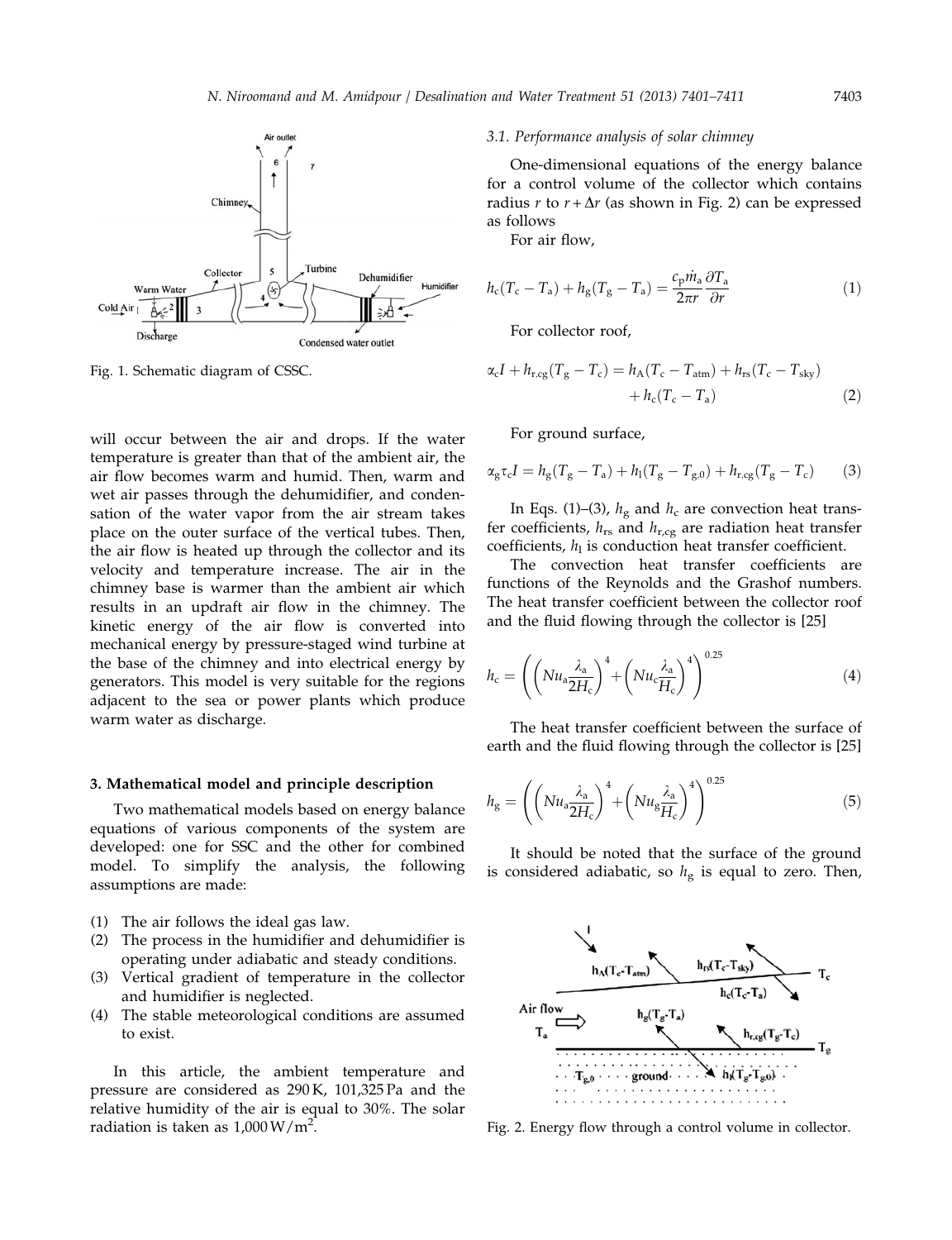increasing in the air temperature through the collector can be calculated by Eqs. (1)–(3).

The driving force that caused air to flow through the solar chimney is due to a pressure difference between a column of cold air outside and a column of hot air inside the chimney [26]. The driving force is given by

$$
\Delta P_{\text{tot}} = g \int_0^{H_{\text{ch}}} (\rho_{\text{atm}} - \rho_{\text{ch}}) dH \tag{6}
$$

The pressure drop depends on the difference between density of air in chimney base and the ambient in the same altitude. By increasing the air temperature in the collector, the pressure difference would be increased.

The pressure difference is consumed by three parts, static component (the pressure drop at the turbine), dynamic (the kinetic energy of the airflow) component and the friction losses in the chimney

$$
\Delta P_{\text{tot}} = \Delta P_{\text{s}} + \Delta P_{\text{d}} + \Delta P_{\text{f}} \tag{7}
$$

$$
\Delta P_{\rm d} = \frac{1}{2} \rho_6 V_6^2 \tag{8}
$$

$$
\Delta P_{\rm f} = f \frac{L}{d} \frac{\rho}{2} V^2 \tag{9}
$$

where the wall friction factor  $f$  was calculated using the Colebrook formula for the shear stress in chimney [26].

Power generated by the turbine can be expressed as:

$$
P_{\rm e} = \eta_{\rm tg} \Delta p_{\rm s} V_{\rm avg} \tag{10}
$$

where  $V_{\text{avg}}$  is the average volumetric flow rate through the turbine.

In this article, the efficiency of the turbine generator is recommended by other researchers as 80% [27].

#### 3.2. Solar chimney integrated with HD desalination

#### 3.2.1. Analysis of humidifier

In the humidifier, water droplets interact with the air and the heat and mass transfer occur in the interface of the water droplets and air stream in horizontal parallel flow. The outlet temperature and humidity ratio of the air in the humidifier depend on the inlet air and water conditions. It is assumed that all drops have the same behavior in the system and the drops leave the nozzles in the same horizontal velocity with the same diameter (Fig. 3).



Fig. 3. Humidifier model schematic.

The humidification process is modeled by dividing humidifier length into several sections and solving the mass and heat transfer equations for each section. The inlet air temperature and humidity ratio of each section is set equal to the outlet conditions of the previous section. The initial conditions of the first section are set equal to the ambient air conditions. By this procedure, the temperature and humidity ratio of the air in the humidifier outlet can be determined.

Increase in the air humidity ratio occurs due to the evaporation of the water droplet in the air.

$$
\frac{d\omega}{dx} = \frac{A_s h_m n(\omega_i - \omega)}{u U_x} \tag{11}
$$

where  $\omega_i$  is humidity ratio of the air in the surface of water drop and  $h_{\rm m}$  is mass transfer coefficient for drops.

Mass loss of the water drops occurred due to evaporation can be expressed as:

$$
\frac{dm_{\rm d}}{dx} = \frac{-\rho_{\rm a}A_{\rm s}h_{\rm m}(\omega_{\rm i}-\omega)}{U_{\rm x}}\tag{12}
$$

Then, the variation of the drop diameter can be calculated by

$$
\frac{dD}{dx} = \frac{-2\rho_a h_m(\omega_i - \omega)}{U_x \rho_w} \tag{13}
$$

Changing in the air temperature is related to the heat and mass transfer from drops which can be assumed as follows:

$$
\dot{m}_a U_x \frac{dh_a}{dx} = -NhA_s(T_a - T_d) - Nh_{fg} U_x \frac{dm_d}{dx} \tag{14}
$$

The energy balance of water droplet represented the drop temperature change as below:

$$
\frac{d(m_{\rm d}h_{\rm d})}{dx} = \frac{hA_{\rm s}(T_{\rm a} - T_{\rm d})}{U_{\rm x}} + h_{\rm fg}\frac{dm_{\rm d}}{dx}
$$
(15)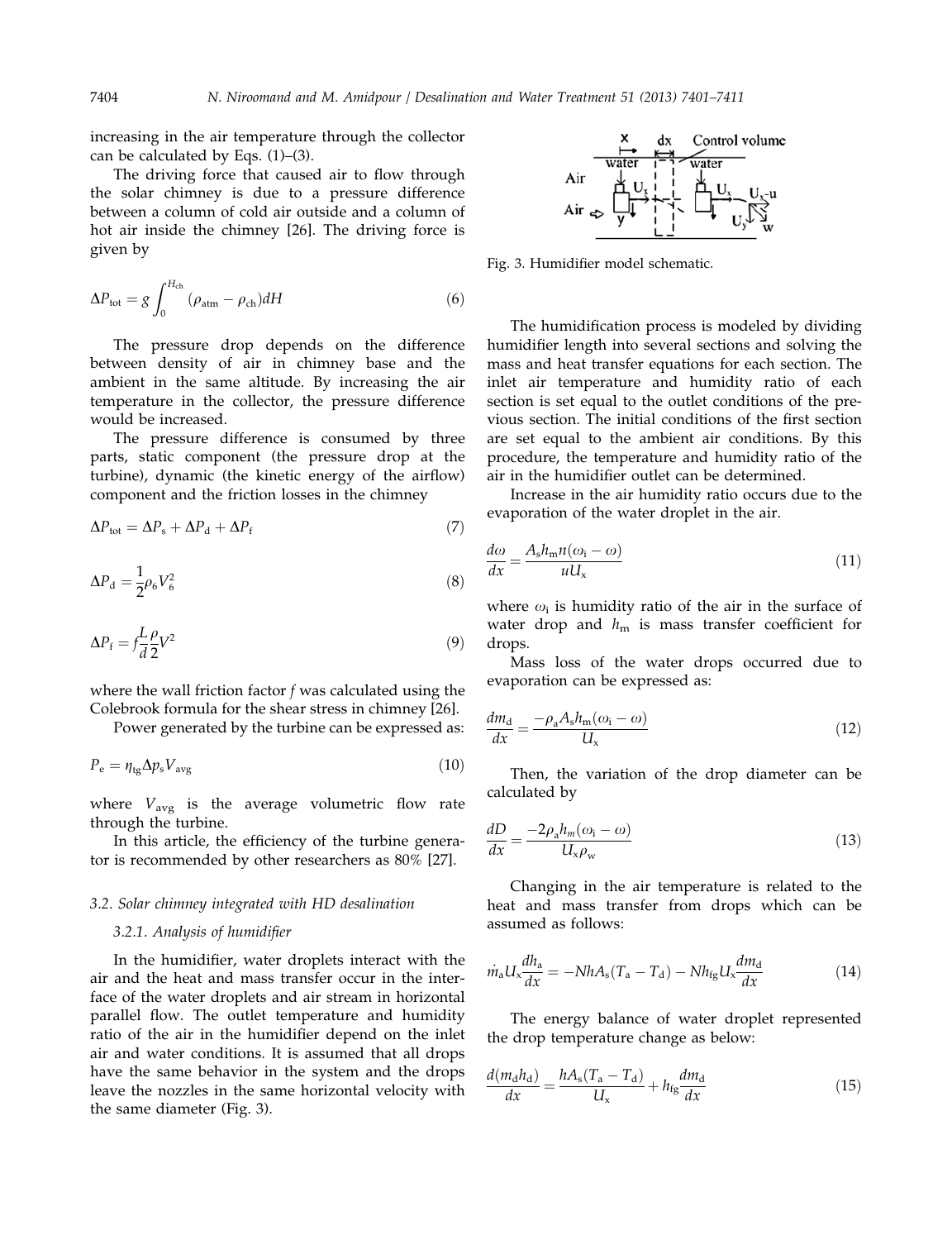The  $x$ - and  $y$ -momentum equations for drops in the parallel flow are given below [28]:

$$
\frac{dU_x}{dx} = \frac{0.75C_D\rho_a W(U_x - u)}{U_x\rho_d D} - \frac{3U_x}{D}\frac{dD}{dx}
$$
(16)

$$
\frac{dU_y}{dx} = \frac{g(\rho_d - \rho_a)}{U_x \rho_d} - \frac{0.75C_D \rho_a W U_y}{U_x \rho_d D} - \frac{3U_y}{D} \frac{dD}{dx}
$$
(17)

In this work, drops are assumed as rigid body; therefore, the drag coefficient depends on the Reynolds number. Drag coefficient can be written as calculated in Ref. [28].

Reynolds number is calculated based on the velocity of drops relative air that is expressed as [29]:

$$
Re_d = \frac{\rho_a W D}{\mu_a} \tag{18}
$$

$$
W = \sqrt{(U_x - u)^2 + U_y^2}
$$
 (19)

The number of the water droplets per second produced by nozzles can be calculated by the following relation [30]:

$$
N = \frac{6m_{\rm w}}{\pi d^3 \rho_{\rm w}}\tag{20}
$$

The mass and heat transfer coefficients have been determined based on the following relations [28]:

$$
Sh = \frac{h_{\rm m}D}{D} = 2 + 0.6 \text{Re}^{0.5} Sc^{0.33}
$$
 (21)

and

$$
Nu = \frac{h_a D}{\lambda_a} = 2.0 + 0.6 \text{Re}_d^{0.5} \text{Pr}^{1/3}
$$
 (22)

where D is diffusivity coefficient of water vapor in air, and Sc is Schmidt number.

Air flow in the collector can be humidified in several steps. In this work, humidity ratio of air increases in three steps in the humidifier.

#### 3.2.2. Condensation in dehumidifier

To describe the heat balance and the rate of heat transfer in the dehumidifier, the following equations are used [31].

Equation of energy balance in dehumidifier are given in below relation

$$
\dot{m}_a(h_{a,3} - h_{a,2}) = \dot{m}_w C_{p,w} (T_{c,out} - T_{c,in})
$$
\n(23)

The dehumidifier heat transfer area can be calculated by

$$
\dot{m}_{\rm w} C_{\rm p,w} (T_{\rm c,out} - T_{\rm c,in}) = U_{\rm c} A_{\rm c} \text{LMTD}_{\rm c}
$$
 (24)

where (log mean temperature difference) LMTD would be computed under the assumption of counter flow condition. The appropriate form of LMTD in cross-flow heat exchanger is obtained by applying correction factor to the value of LMTD [31]

$$
LMTD_c = F \times LMTD \tag{25}
$$

So, the total number of tube banks,  $N_t$ , could be calculated by:

$$
N_{\rm t} = \frac{A_{\rm c}}{\pi D_{\rm o} L_{\rm t}}\tag{26}
$$

where  $L_t$  is assumed equal to the height of the collector roof.

A general expression for overall heat transfer coefficient based on external area is given by [31]:

$$
\frac{1}{U_{\rm c}} = \frac{1}{h_{\rm o}} + \frac{r_{\rm o}}{r_{\rm i}h_{\rm i}} + \frac{r_{\rm o}\ln(r_{\rm o}/r_{\rm i})}{k_{\rm w}}\tag{27}
$$

In Eq. (27),  $h_0$  and  $h_i$  denote the heat transfer coefficients on the air side and the heat transfer coefficient on the water side [32,33].

All properties of the air stream and water are calculated according to the relations used in Ref. [34].

The fresh water production rate in tube banks is calculated by [31]:

$$
\dot{m}_{\rm pw} = \dot{m}_{\rm a} (\omega_{\rm a,2} - \omega_{\rm a,3}) \tag{28}
$$

It is considered that the dehumidifier outlet air is saturated, so the humidity ratio is the function of the temperature as following equation [31]:

$$
\omega = 2.19 \times 10^{-6} T^3 - 1.85 \times 10^{-4} T^2 + 7.06
$$
  
× 10<sup>-3</sup>T<sup>2</sup> - 0.077 (29)

The pressure drop for the flow over tube banks is calculated by the following equation [35]:

$$
\Delta P_{\text{cond}} = \frac{1}{2} f N_{\text{row}} V^2 \tag{30}
$$

The friction factor,  $f$ , for tubes in-line configuration is given by Ref. [36].  $N_{\text{row}}$  is demonstrated the number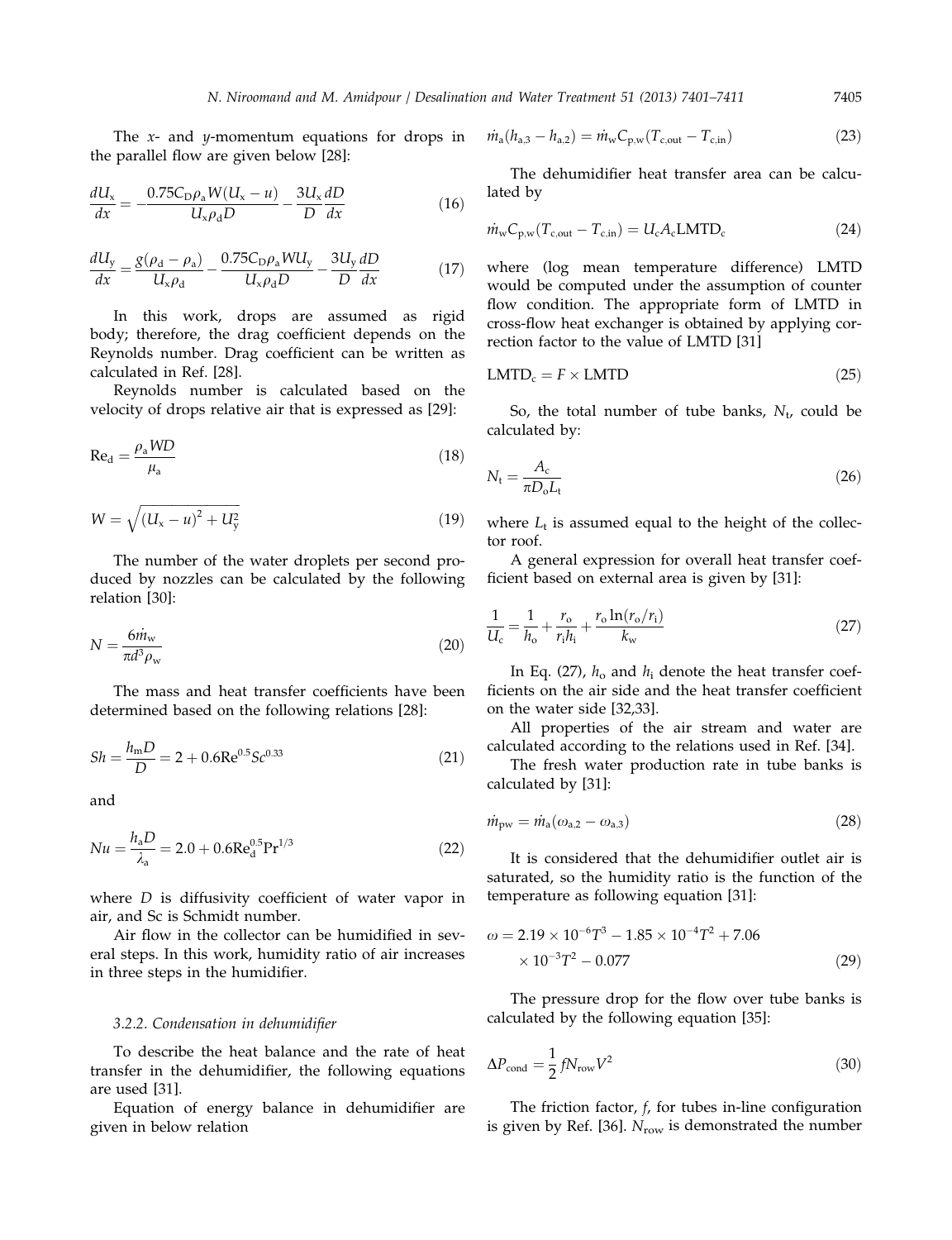of tube rows, which could be calculated by considering the distance between tubes in a row,  $S_T$ , spacing between the tube in different rows,  $S_L$ , and the total number of tubes.

V in Eq. (30), is reference velocity based on the minimum area, which determined by the following equation [37]:

$$
V = u \frac{S_{\rm T}}{(S_{\rm T} - D_{\rm o})} \tag{31}
$$

where  $u$  is denoted the air velocity in the empty channel.  $S_T$  and  $D_0$  are assumed as transversal pitch and tube outside diameter.

Reynolds number is calculated by following relation

$$
Re = \frac{VD_o}{v}
$$
 (32)

It can be seen that the pressure drop decrease with decreasing air velocity. As the air velocity increases through the collector, the nearest place of the collector entrance after the humidifier is the best placement of the dehumidifier.

#### 3.2.3. Power output in CSCS

In combined model, the term of pressure drop across the dehumidifier tubes is added to terms of pressure drops. So, the turbine pressure drop is solved by:

$$
\Delta P_{\rm s} = \Delta P_{\rm tot} - \Delta P_{\rm d} - \Delta P_{\rm f} - \Delta P_{\rm cond} \tag{33}
$$

To maximize the power production, the pressure drop in the turbine should be increased which results in minimizing of pressure losses.

#### 4. Results and discussion

The performance of the SSC and the integrated system are analyzed by using mathematical modeling. Table 1 shows the parameters which are used for the calculation, and the results of the calculation are tabulated in Table 2. It can be seen that 87.45 kW produced from the turbine in SSC. Considering the adiabatic assumption for the ground surface, this value is not far from the 50 kW output reported in Manzanares in Spain [12].

For the integrated system with the same dimension introduced by Zuo et al. [23], the water production flow rate is estimated about  $8.8 \text{ kg s}^{-1}$ . As shown in Table 2, the fresh water production in this work is about  $8.5 \text{kg s}^{-1}$  which could be improved. It will be explained in the following sections. So, it is competitive in comparison with results derived by Zuo.

As indicated in Table 2, the power output of CSSC is less than that of a SSC with the same dimension, but the difference between them is not remarkable. It is shown that the temperature and mass flow rate of the collector outlet airflow for CSSC is less than SSC. The reason is the air humidity ratio in the whole integrated system is more than SSC. Since water has a lower molecular weight, the moisture content of the air flowing in the integrated system results in a lower air density. So, as shown in Table 2, despite of lower mass flow rate, the air velocity of the collector outlet in CSSC is more than SSC. The increase in the air velocity might result in a shorter time for the air inside the collector to absorb energy while passing through the collector. Thereby, the outlet temperature for the CSSC would become less than the corresponding temperature for the SSC. As a result, the power output of CSSC is less than SSC.

| Table 1 |  |                                           |
|---------|--|-------------------------------------------|
|         |  | Values of design and operating parameters |

| Parameter                                           | Symbol            |              | Value Parameter                                                                            | Symbol                                | Value       |
|-----------------------------------------------------|-------------------|--------------|--------------------------------------------------------------------------------------------|---------------------------------------|-------------|
| Outer collector radius/m                            | $r_{\rm a}$       | 120          | Outer diameter of dehumidifier tube/m                                                      | $D_0$                                 | 0.04        |
| Inner collector radius/ $m$                         | $r_{\rm i}$       | 13           | Inner diameter of dehumidifier tube/m                                                      | $D_i$                                 | $0.85 D_0$  |
| Chimney height/m                                    | $H_{ch}$          | 194          | Longitudinal pitch/m                                                                       | S <sub>1</sub>                        | 0.2         |
| Chimney diameter/m<br>Mean collector roof height/m  | $d_{ch}$<br>$H_c$ | 10.08<br>1.7 | Thermal conductivity of condenser tubes/<br>$kWm^{-1}K^{-1}$                               | $K_W$                                 | 0.04        |
| Horizontal velocity of drops/ $m/s$                 | $U_{\rm x}$       | 5.           | Number of Tubes rows                                                                       | N                                     | $1 - 10$    |
| Humidifier inlet water<br>temperature/ $^{\circ}$ C | $T_{\text{w,in}}$ | 40           | Cooling water temperature $\sqrt{C}$<br>Humidifier inlet water mass flow rate/ $kg s^{-1}$ | $T_{\rm c,in}$<br>$\dot{m}_{\rm w,h}$ | 18<br>1,300 |
| Transverse pitch/m                                  | $S_{\mathrm{T}}$  | 1.4          |                                                                                            |                                       |             |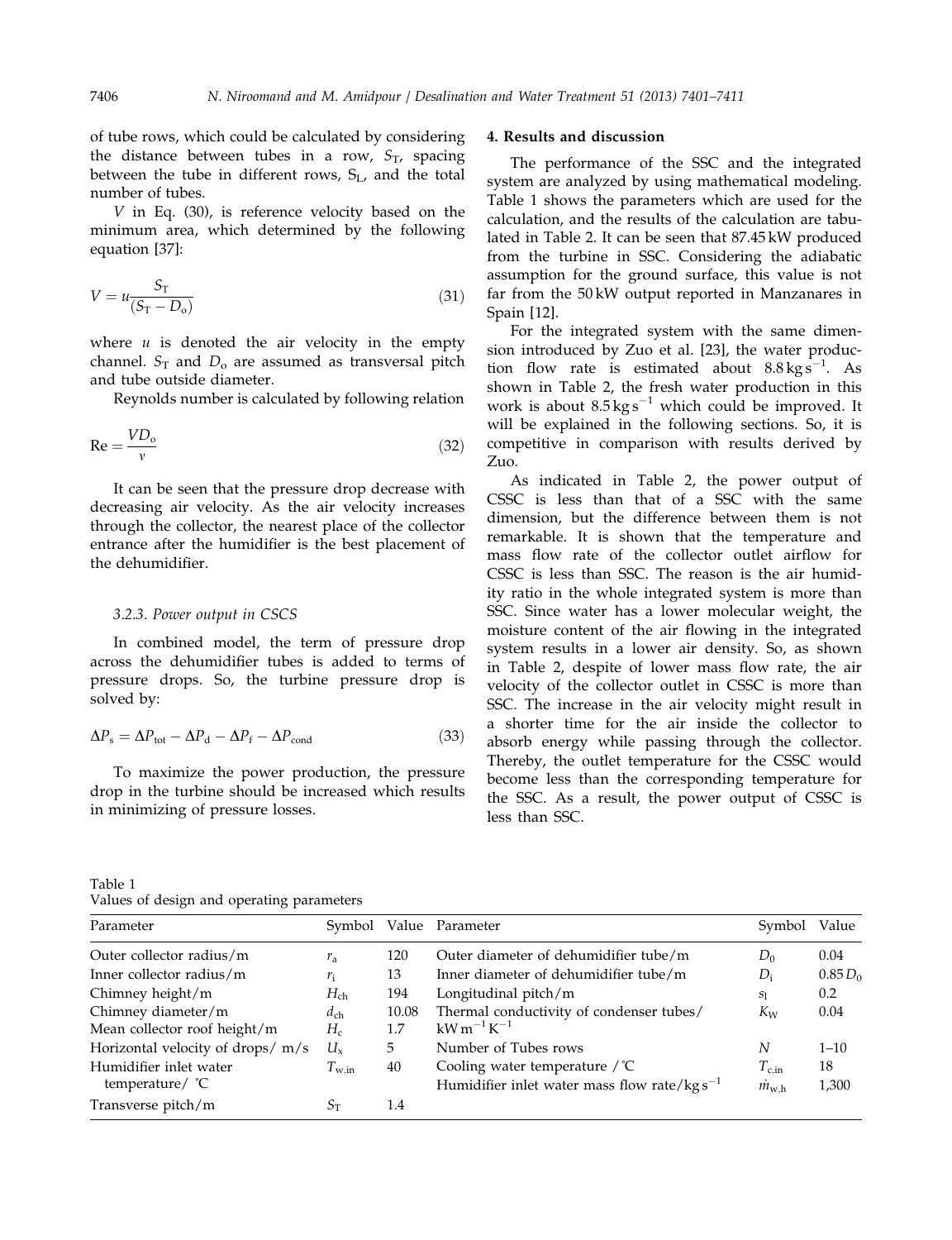Table 2 Performance of proposed SSC and CSSC

| Parameters                                            | Value | Parameters                                          | Value |
|-------------------------------------------------------|-------|-----------------------------------------------------|-------|
| Collector outlet airflowtemperature $(SSC)/^{\circ}C$ | 45.7  | Collector outlet airflow temperature $(CSSC)/C$     | 45    |
| Collector outlet airflow velocity (SSC)/m $s^{-1}$    | 6.05  | Collector outlet airflow velocity (CSSC)/m $s^{-1}$ | 6.2   |
| Turbine pressure drop (SSC)/Pa                        | 122   | Humidifier outlet airflow temperature (CSSC)/℃      | 28    |
| Total pressure difference (SSC)/Pa                    | 185   | Total pressure difference (CSSC)/Pa                 | 183   |
| Power output (SSC)/kW                                 | 87.45 | Power output (CSSC)/kW                              | 84    |
| Mass flow rate of dry air $(SSC)/kg s^{-1}$           | 928   | Mass flow rate of dry air $(CSSC)/kg s^{-1}$        | 906   |
|                                                       |       | Fresh water productivity (CSSC)/kg $s^{-1}$         | 8.5   |
|                                                       |       |                                                     |       |

#### 4.1. Effect of water production on power output

Fig. 4 shows that the power output declines by increasing water production while the length of humidifier is assumed constant. To desalinate more seawater as Eq. (28),  $\omega_3$  should decrease. Hence, as the air humidity ratio is dependent on the air temperature, DBT of dehumidifier outlet would decrease, while ambient temperature is constant. By decreasing  $T_3$ , the collector outlet air temperature reduces and as a consequence the driving force declines. So the power output would decrease. Also, to achieve more fresh water production, the required heat transfer area of the dehumidifier would be increased. Because the lengths of tubes are the same as collector roof height, the number of tubes should be increased.

#### 4.2. Effect of humidifier inlet water temperature

In Fig. 5, the maximum fresh water which can be desalinated in dehumidifier is shown. By growth in  $T_{\text{w,hi}}$ , the temperature difference between air and water would increase. This caused the increase in  $T_{a,2}$ 



Fig. 4. Power output vs. maximum water production.



Fig. 5. Maximum water production vs. humidifier water temperature.

and  $\omega_{a,2}$  as it is visible in Fig. 6. Hence, the amount of water vapor carried by the air flow would increase. If the required heat transfer area is provided, the amount of water production will achieve to its maximum value, which affects the  $T_{a,3}$ . To compare the



Fig. 6. Humidifier outlet air temperature and humidity ratio.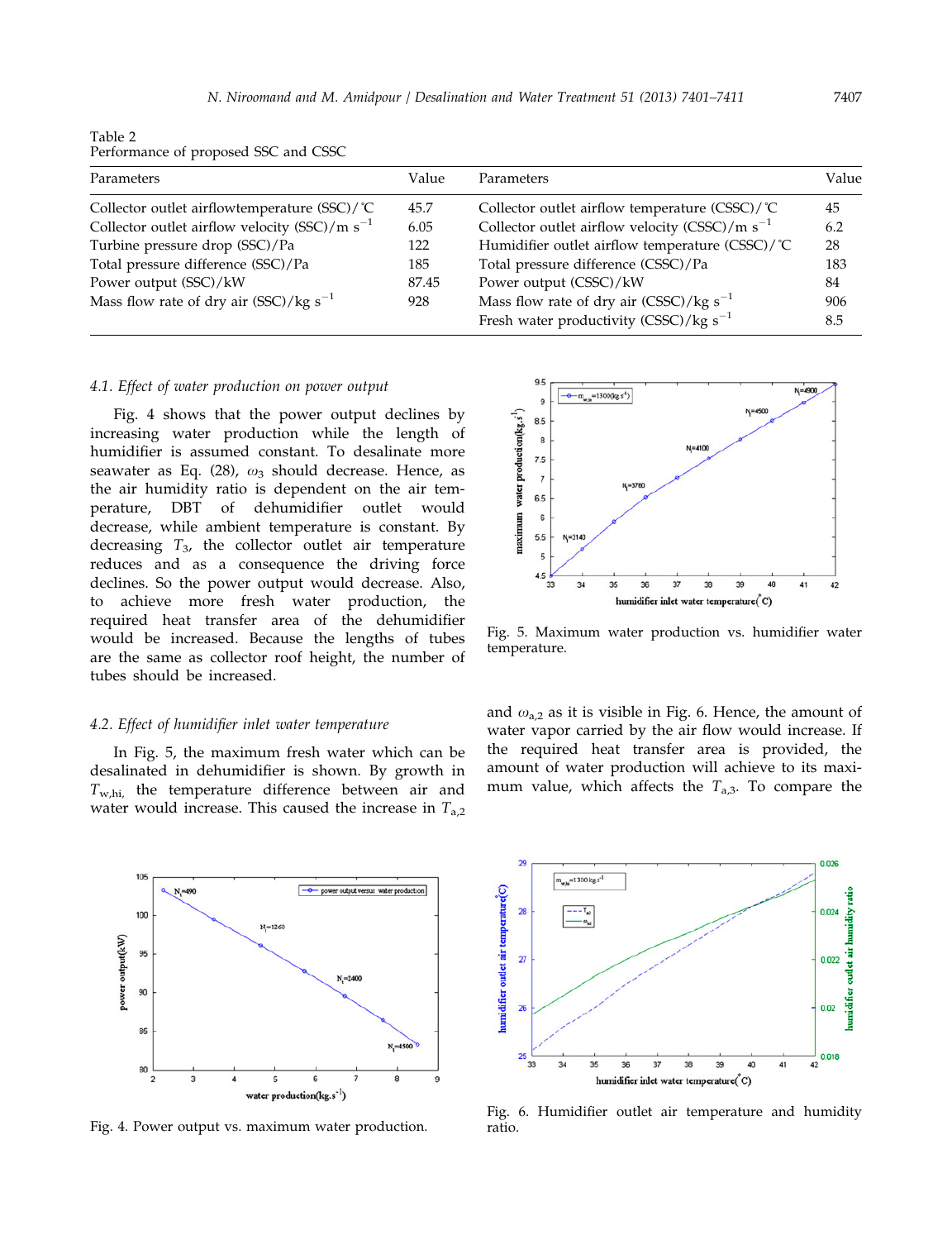maximum of the water production, it is assumed that  $T_{a,3}$  is constant (equal to 20°C). As it is demonstrated in Fig. 5, the amount of maximum water production could be achieved to the maximum value of  $9.5 \text{ kg s}^{-1}$ from a low value of 4.5 kg s<sup>-1</sup>, by variation in  $T_{\mathrm{w,hi}}$ from 33 to 42˚C. Also, the number of tubes has to increase from the value of 3,140 to the value of 4,900.

If  $N_c$  does not supply the required heat transfer area in the dehumidifier, the maximum water production could not occur. For this case, the result is depicted in Fig. 7 for three values of  $N_c$ . It is found that the number of dehumidifier tubes has significant effect on water production. By increasing in  $N_c$ , the water production rate could be close to its maximum value. For example, for the case of  $T_{\text{w,hi}}$  of 42°C, the amount of water production is  $5.5 \text{ kg s}^{-1}$ when  $N_c$  is equal to 1,500, while its maximum value is 9.5 kg  $s^{-1}$ , which indicates the high sensitivity of the water production to the number of dehumidifier tubes. When the maximum water production does not occur, the temperature rise in humidifier that caused by escalating of  $T_{\text{w,hi}}$  would improve the performance of the collector. As a result, the power production could enhance with increase in  $T_{\text{w,hi}}$  as shown in Fig. 8. It is seen that the decrement in  $N_c$ would increase the power output due to the growth of  $T_{a3}$ . On the other hand, when maximum water production does not occur,  $T_{a3}$  would be higher than its specified value (20°C). So more reduction in  $N_c$ results in higher air temperature at dehumidifier outlet. That it is caused an increase in power production.

#### 4.3. Effect of humidifier inlet water mass flow rate

Fig. 9 shows the effect of humidifier inlet water mass flow on the maximum water production. By



Fig. 7. Water production vs. humidifier water temperature. maximum water production.



Fig. 8. Power outlet vs. humidifier water temperature.



Fig. 9. Maximum water production vs. humidifier inlet water mass flow rate.

growing of water mass flow, the number of drops in the air will increase. It means the overall contact area between water drops and air will increase. As a result, the air temperature and humidity ratio at the humidifier outlet will increase. So water production will increase if the required dehumidifier heat transfer area is provided.

As explained before, when the number of the dehumidifier tubes does not supply the required heat transfer area to achieve the maximum water production,  $T_{a3}$  will increase. This causes an increase in power production as shown in Fig. 10. The trend of variation of power output, in Figs. 8 and 10 is similar. It indicates an increase in both  $T_{\text{w,hi}}$  and  $m_{\text{w,hi}}$ improved power production.

As shown in Fig. 11, the amount of water production increases by growth of  $m_{\text{w,hi}}$ , but its value is less than the maximum water production. It is found that by increasing in  $N_c$ , its value becomes close to the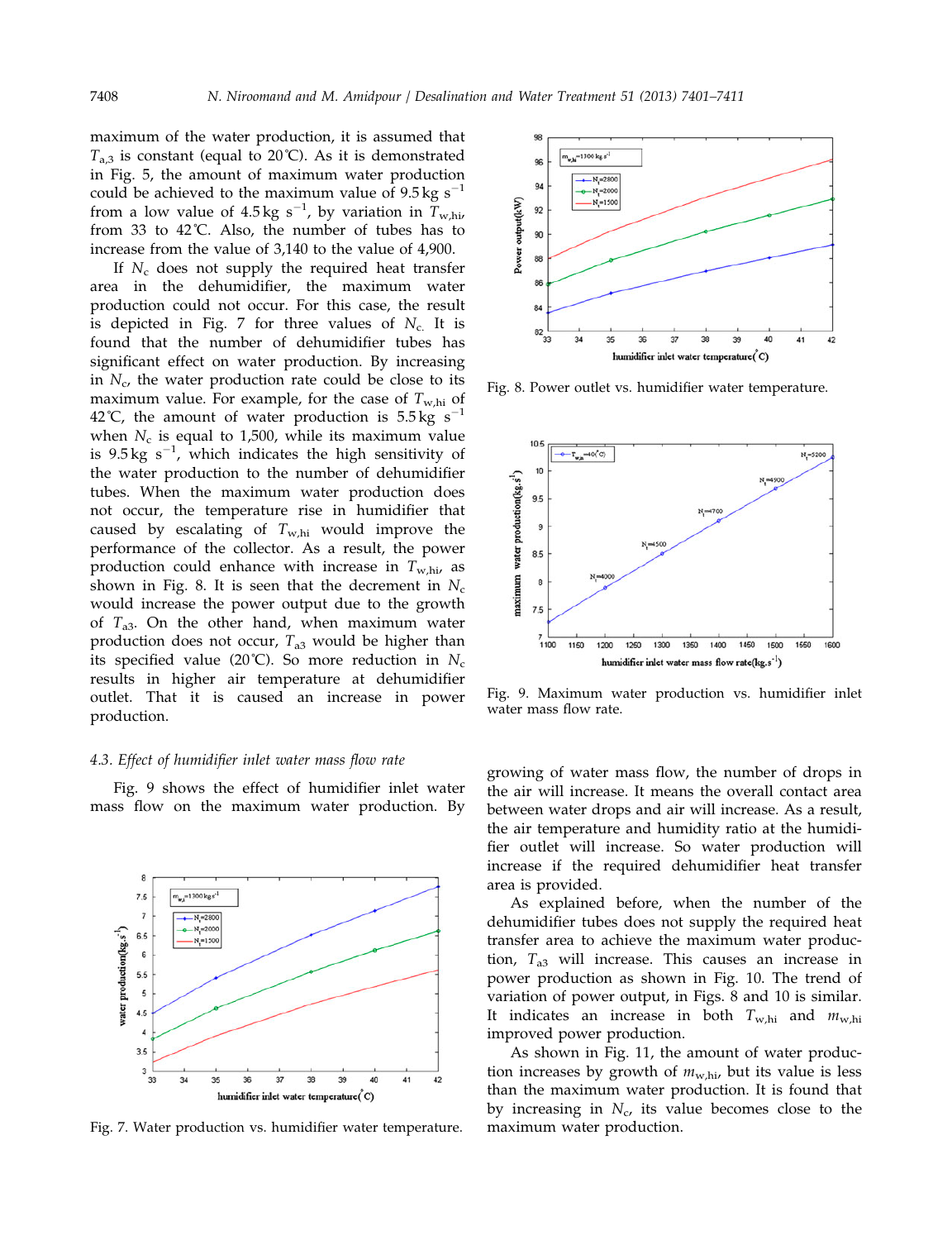

Fig. 10. Power production vs. humidifier inlet water mass flow rate.



Fig. 11. Water production vs. humidifier inlet water mass flow rate.

## 5. Conclusion

In this paper, the concept of combination of a solar chimney with HD system has been assessed. Two mathematical models have been developed to analyze the performance of SSC and CSSC. The following conclusions can be drawn from the analyses.

- The results indicate that the power output of CSSC is just 3.9%(3.45 kW) less than SSC, meanwhile the integrated system desalinate  $8.5 \text{ kg s}^{-1}$  fresh water, which can be the advantage of this combination.
- In some cases, not only the combination of seawater desalination by solar chimney does not decrease power output, but also it could improve it to some extent.
- By desalting more water, power output will decrease.
- The number of dehumidifier tubes has a significant effect on the power output and distillate flow rate.
- The temperature and mass flow rate of the humidifier inlet water have effects on the performance of

the system. To increase both power and water desalinate production, growth of humidifier inlet water temperature and mass flow rate could be beneficial.

## Nomenclature

- $A<sub>s</sub>$  surface area of drops, m<sup>2</sup>
- $C_{\rm P}$  heat capacity, J kg<sup>-1</sup> K<sup>-1</sup>
- $D$  diameter, m
- f friction coefficient
- $g$   $\qquad$   $\qquad$  gravitational acceleration, m s<sup>-2</sup>
- $H$  height, m
- $h$   $-$  enthalpy, J kg<sup>-1</sup> or convection heat transfer coefficient,  $\overline{W}$  m<sup>-2</sup>K<sup>-1</sup>
- $h_{\text{fg}} \quad \quad$  enthalpy of evaporation, J kg<sup>-1</sup>
- $h_m$  mass transfer coefficient
- $L$  length, m
- $m$   $\qquad$  mass flow rate, kg s<sup>-1</sup>
- N number of drops per second
- $n$  number of drops per second per unit crosssection area of humidifier
- Nu Nusselt number
- $I \longrightarrow$  solar radiation, W m<sup>-2</sup>
- $r =$  radius, m
- Sh Sherwood number
- $T \longrightarrow$  temperature, K or  $\hat{C}$
- $U =$  drop velocity, m s<sup>-1</sup>
- $u$  air flow velocity, m s<sup>-1</sup>
- $V$  velocity, m s<sup>-1</sup>
- $W$  relative velocity of drop relative to air, m s<sup>-1</sup>

#### Greek symbols

|                      | — absorptivity thermal diffusivity, $m^2 s^{-1}$                         |
|----------------------|--------------------------------------------------------------------------|
|                      | $\Delta p_{\text{cond}}$ - condenser or dehumidifier pressure drop       |
| $\Delta p_{\rm d}$ — | dynamic pressure drop, Pa                                                |
|                      | - pressure drop across the turbine (static                               |
|                      | pressure drop), Pa                                                       |
| $\Delta p_{\rm tot}$ | - total pressure difference in the chimney, Pa                           |
|                      | — thermal conductivity, W $m^{-1}k^{-1}$                                 |
|                      | — emissivity                                                             |
|                      | - efficiency                                                             |
|                      | — density, kg m <sup>-3</sup>                                            |
|                      | — Stefan-Boltzmann constant, $5.67 \times 10^{-8}$ , W<br>$m^{-2}K^{-4}$ |
|                      | — transmissivity                                                         |
|                      | — relative humidity                                                      |
|                      | — humidity ratio                                                         |
| Subscripts           |                                                                          |
|                      | — ambient                                                                |
|                      |                                                                          |
|                      | — atmosphere                                                             |
|                      | $-$ air                                                                  |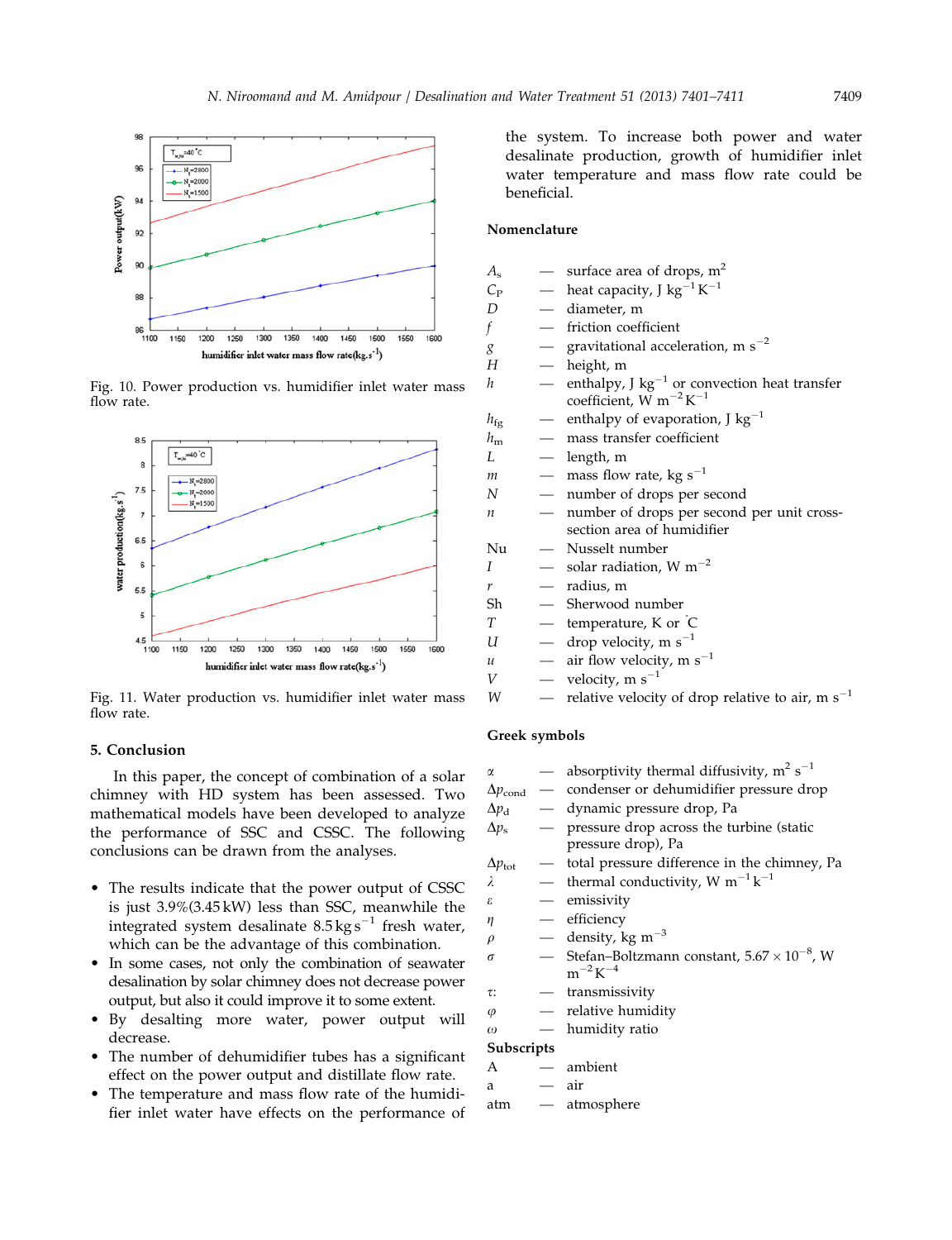| ave            |                          | average                               |
|----------------|--------------------------|---------------------------------------|
| $\mathcal{C}$  |                          | collector or condenser (dehumidifier) |
| ch             |                          | chimney                               |
| d              |                          | drop                                  |
| g              | $\overline{\phantom{0}}$ | ground                                |
| hi             |                          | - humidifier inlet                    |
| i              | $\qquad \qquad -$        | interface, inlet or inner surface     |
| $\Omega$       |                          | outlet or outer surface               |
| r              |                          | radiation                             |
| S              |                          | — sky                                 |
| tg             |                          | — turbine generator                   |
| $\overline{v}$ |                          | — vapor                               |
| w              | $\overline{\phantom{0}}$ | water, wall                           |
| $\mathcal{X}$  |                          | coordinate                            |
| y              |                          | - coordinate                          |
| 1              |                          | humidifier inlet                      |
| 2              |                          | humidifier outlet/dehumidifier inlet  |
| 3              |                          | dehumidifier outlet/collector inlet   |
| 4              |                          | collector outlet                      |
| 5              | $\overline{\phantom{0}}$ | chimney inlet                         |
| 6              |                          | chimney outlet                        |
|                |                          |                                       |

7 — atmosphere

#### References

- [1] S.A. Kalogirou, Seawater desalination using renewable energy sources, Prog. Energy Combust. Sci. 31 (2005) 242–281.
- N.K. Nawayseh, M.M. Farid, A.Z. Omar, S. Al-Hallaj, A.R. Tamimi, A simulation study to improve the performance of a desalination unit constructed in Jordan, Desalination 109 (1997) 277–284.
- [3] N.K. Nawayseh, M.M. Farid, S. Al-Hallaj, A.R. Tamimi, Solar desalination based on humidification process: I. Evaluating the heat and mass transfer coefficients, Energy Convers. Manage. 40 (1999) 1423–1439.
- [4] B. Bacha, H. Maalej, A.Y. Ben Dhia, H. Ulber, I. Uchtmann, H. Engelhardt, J. Krelle, Perspectives of solar powered desalination with the SMCEC technique, Desalination 122 (1999) 177–183.
- [5] S.M. Soufari, M. Zamen, M. Amidpour, Performance optimization of the humidification–dehumidification desalination process using mathematical programming, Desalination 237 (2009) 305–317.
- [6] H. Muller-Holst, M. Engelhardt, W. Scholkopf, Small-scale thermal seawater desalination simulation and optimization of system design, Desalination 122 (1999) 255–262.
- [7] B. Dawoud, Y.H. Zurigat, B. Klitzing, T. Aldoss, G. Theodoridis, On the possible techniques to cool the condenser of seawater greenhouses, Desalination 195 (2006) 119–140.
- [8] M.M. Alhazmy, Minimum work requirement for water production in humidification–dehumidification desalination cycle, Desalination 214 (2007) 102–111.
- [9] H. Mahmoudi, N. Spahis, M.F. Goosen, S. Sablani, S.A. Abdul-wahab, N. Ghaffoure, N. Drouiche, Assessment of wind energy to power solar brackish water greenhouse desalination units: A case study from Algeria, Renew. Sustain. Energy Rev. 13 (2009) 2149–2155.
- [10] H. Günther, W. de Haas, Die künftige Energieversorgung der Welt [Energy for the Future of the World], Franck'sche Verlagshandlung, Stuttgart, 1931.
- [11] W. Haaf, K. Friedrich, G. Mayr, J. Schlaich, Solar chimneys, part I: Principle and construction of the pilot plant in Manzanares, Sol. Energy 2 (1983) 3–20.
- [12] W. Haaf, Solar chimneys, part II: Preliminary test results from the Manzanares pilot plant, Sol. Energy 2 (1984) 141–161.
- [13] S. Nizetic, N. Ninic, B. Klarin, Analysis and feasibility of implementing solar chimney power plants in the Mediterranean region, Energy 33 (2008) 1680–1690.
- [14] M. Tingzhen, L. Wei, X. Guoling, X. Yanbin, G. Xuhu, P. Yuan, Numerical simulation of the solar chimney power plant systems coupled with turbine, Renew. Energy 33(5) (2008) 897–905.
- [15] X. Zhou, J. Yang, B. Xiao, G. Hou, Simulation of a pilot solar chimney thermal power generating equipment, Renewable Energy 32 (2007) 1637–1644.
- [16] H. Kulunk, A prototype solar convection chimney operated under Izmit conditions, in: T.N. Veziroglu (Ed.), Proceedings of Seventh MICAES, 1985, 162.
- [17] A.B. Kasaeian, E. Heidari, Sh. Nasiri Vatan, Experimental investigation of climate effects on the efficiency of a solar chimney pilot power plant, Renewable Sustainable Energy Rev. 15 (2011) 5202–5206.
- [18] C. Ketlogetswe, J.K. Fiszdon, O.O. Seabe, Solar chimney power generation project–The case for Botswana, Renewable Sustainable Energy Rev. 12 (2008) 2005–2012.
- [19] C.B. Maia, A.G. Ferreira, R.M. Valle, M.F.B. Cortez, Theoretical evaluation of the influence of geometric parameters and materials on the behavior of the airflow in a solar chimney, Comput. Fluids 38 (2009) 625–636.
- [20] B.A. Kashiwa, C.B. Kashiwa, The solar cyclone: A solar chimney for harvesting atmospheric water, Energy 33 (2008) 331–339.
- [21] A. Akbarzadeh, P. Johnson, R. Singh, Examining potential benefits of combining a chimney with a salinity gradient solar pond for production of power in salt affected areas, Sol. Energy 83 (2009) 1345–1359.
- [22] X. Zhou, B. Xiao, W. Liu, X. Guo, J. Yang, J. Fan, Comparison of classical solar chimney power system and combined solar chimney system for power generation and seawater desalination, Desalination 250 (2010) 249–256.
- [23] L. Zuo, Y. Zheng, Z. Li, Y. Sha, Solar chimneys integrated with sea water desalination, Desalination 276 (2011) 207–213.
- [24] L. Zuo, Y. Yuan, Z. Li, Y. Zheng, Experimental research on solar chimneys integrated with seawater desalination under practical weather condition, Desalination 298 (2012) 22–33.
- [25] R. Sangi, M. Amidpour, B. Hosseinizadeh, Modeling and numerical simulation of solar chimney power plants, Sol. Energy 85 (2011) 829–838.
- [26] M.A. Bernardes, A. Voss, G. Weinrebe, Thermal and technical analyses of solar chimneys, Sol. Energy 75 (2003) 511–524.
- [27] A.J. Gannon, T.W. von Backstrom, Solar chimney cycle analysis with system loss and solar collector performance, Sol. Energy Eng. 122 (2000) 133–137.
- [28] S.S. Kachhwaha, P.L. Dhar, S.R. Kale, Experimental studies and numerical simulation of evaporative of air with a water spray- I. Horizontal parallel flow, Heat Mass Transfer 41(2) (1998) 447–464.
- [29] Z. Xu, Y. Xiao, Y. Wang, Experimental and theoretical studies on air humidification by a water spray at elevated pressure, Appl. Therm. Eng. 27 (2007) 2549-2558.
- [30] R. Sureshkumar, S.R. Kale, P.L. Dhar, Heat and mass transfer processes between a water spray and ambient air – II. Simulations, Appl. Therm. Eng. 28 (2008) 361–371.
- [31] M. Mehrgoo, M. Amidpour, Derivation of optimal geometry of a multi-effect humidification–dehumidification desalination unit: A constructal design, Desalination 281 (2011) 234–242.
- [32] Incropera, DeWitt, Bergman and Lavine, Fundamentals of Heat and Mass Transfer, Wiley Publication, New York, NY, 2007.
- [33] D. Sajjan, T. Karlsson, L. Vanmling, Reasons for drop in shell and tube condenser performance when replacing R22 with zeotropic mixtures. Part 1. Analysis of experimental findings, Refrig. 27 (2004) 552–560.
- [34] M. Al-Sahali, H.M. Ettouney, Humidification dehumidification desalination process: Design and performance evaluation, Chem. Eng. 143 (2008) 257–264.